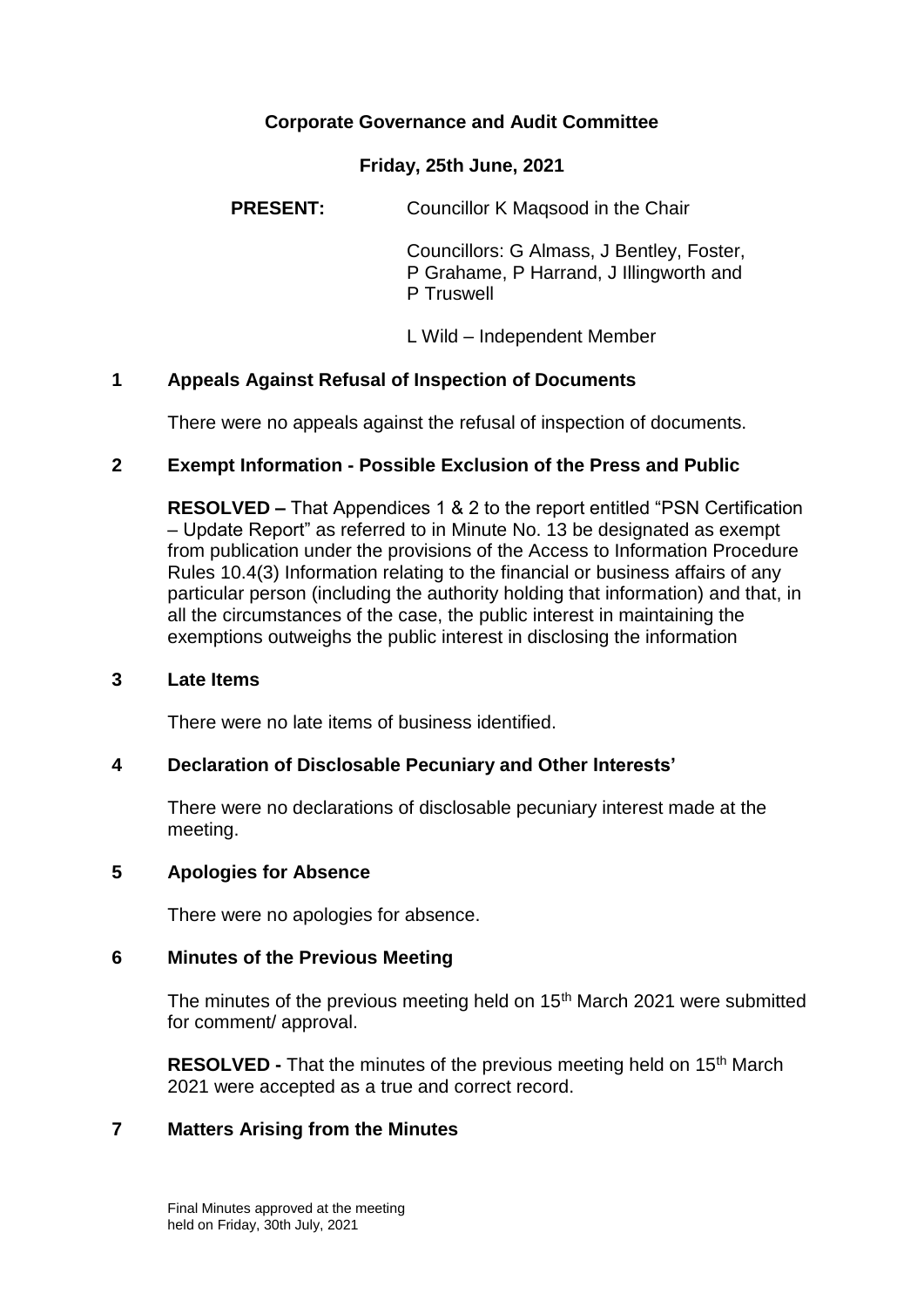The Lead Officer to the Committee provided the following up-date on matters previous considered by this Committee:

Feedback from Internal Audit regarding responsibility for decisions around capacity of flood alleviation – circulated 22nd March 2021(Minutes No.89 (61) referred)

Planning enforcement Protocol – circulated 21st April 2021(Minute No. 89 (35) referred)

Customer Contact and Satisfaction - Follow up information circulated 13th April 2021(Minute No. 89 (75) referred)

LOBO case (Minute No. 91 referred) – In providing an update the Head of Service (Legal Services) said after the initial strike out hearing, which the Council(s) did not win, it was agreed to settle the claim and that all parties would pay their own costs

Internal Audit update report (Minute No.93 referred)

- Lettings review managers able to interrogate system although not receiving reports and whether post implementation review done. – information circulated 24th April 2021 and Chair of Scrutiny Board Environment, Housing and Communities advised and had met with Chief Officer Housing.
- Fire safety details of outstanding work and proposed timescales circulated 7th June 2021

Referring to the Planning enforcement Protocol, Councillor Illingworth said last year he had raised concerns about the suitability of our Planning Procedures, they were considered, but as far as he was concerned the matters had not satisfactorily been addressed, a number of issues remained outstanding and this was also the view of the previous Chair.

In responding the Lead Officer to the Committee said the Annual Planning Report remains on the Work Programme and would be considered at a later date, the Planning and Enforcement Procedure has been established and circulated following consultation with the Chair. It was reported that an Internal Audit investigation was still ongoing into the two particular cases raised at the Committee, the Head of Audit was shortly to meet with the Chief Planning Officer to discuss the findings of the investigation, which would then be circulated to Members in due course.

Referring to the Annual Treasury Management Governance Report (Minute No.91 referred) Members queried if there was further clarification as to who would be responsible for monitoring the treasury management affairs of the Police Authority once the Police and Crimes Commission combines with WYCA.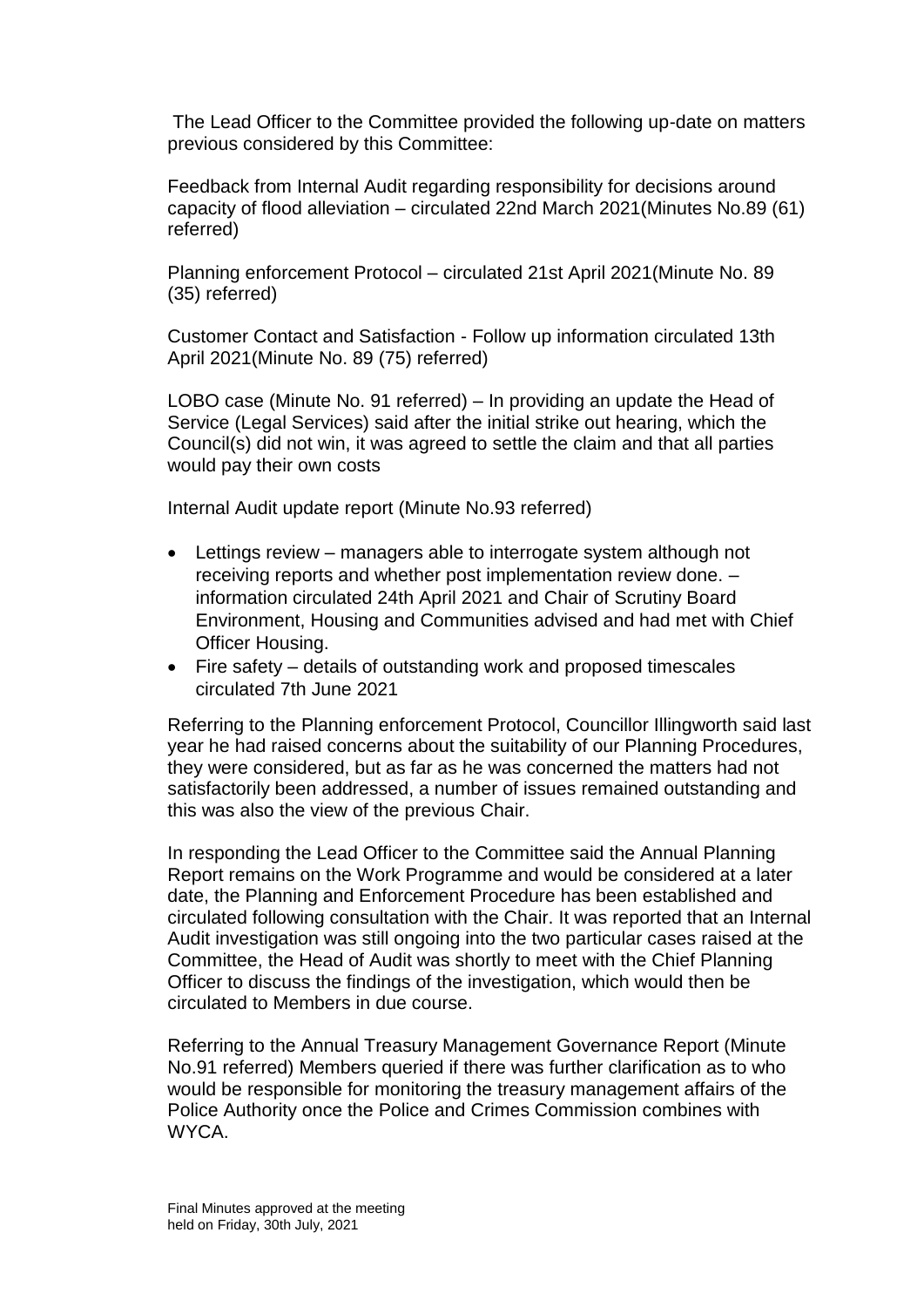The Chief Financial Officer reported that currently the responsibility was with Wakefield District Council, but a review would be undertaken during the course of the year to determine who was best placed to monitor the treasury management affairs of the Police Authority, and that the outcome would be fed back to the committee.

### **8 Grant Thornton Annual Audit Letter 2019/20**

The Chief Officer Financial Services submitted a report which informed the Committee that in accordance with proper audit practice, Grant Thornton (External Auditors) had issued their Annual Audit Letter 2019/20, which provided a summary of the key audit findings for the financial year.

Appended to the report was a copy of the Annual Audit Letter. The letter confirmed that Grant Thornton were able to provide an unqualified opinion on the council's financial statements for 2019/20 and an 'except for' opinion on the council's arrangements to secure value for money for 2019/20.

Addressing the report Mr Perminder Sethi (Engagement Senior Manager – Grant Thornton) explained that Grant Thornton issued an unqualified opinion on the 2019/20 Statement of Accounts. Grant Thornton's review of the council's Annual Governance Statement found that it was consistent with their understanding of the council.

Members were informed that at the time of drafting the Annual Audit Letter Grant Thornton's audit of the council's WGA (Whole of Government Accounts) return for 2019/20 was not completed, and that auditors were not permitted to certify that the audit for a financial year was completed until the WGA audit has been concluded. Mr Sethi now confirmed that the Council's WGA audit had since been completed and the Council's final WGA return was submitted on 4th June, and the Audit Certificate relating to the 2019 audit had been issued and the audit closed.

Members were informed that Grant Thornton issued an 'except for' opinion on the Council's arrangements to ensure economy, efficiency and effectiveness in its use of resources. They identified that the council's level of general fund reserves had been insufficient to manage the financial impact of an event on the scale of the covid pandemic without taking unplanned short term measures, and recommended that the council should continue to keep under review the adequacy of its level of reserves and the potential to reduce expenditure.

Referring to the outturn position for the 2021 budget, recently considered at the Executive Board, Cllr Bentley suggested that the outturn position for 2021 was very different from that expected in terms of a number of budget assumptions. Given the level of usable reserves was higher than anticipated he questioned the scope for revisiting the budget assumptions made for the 2021/22 budget.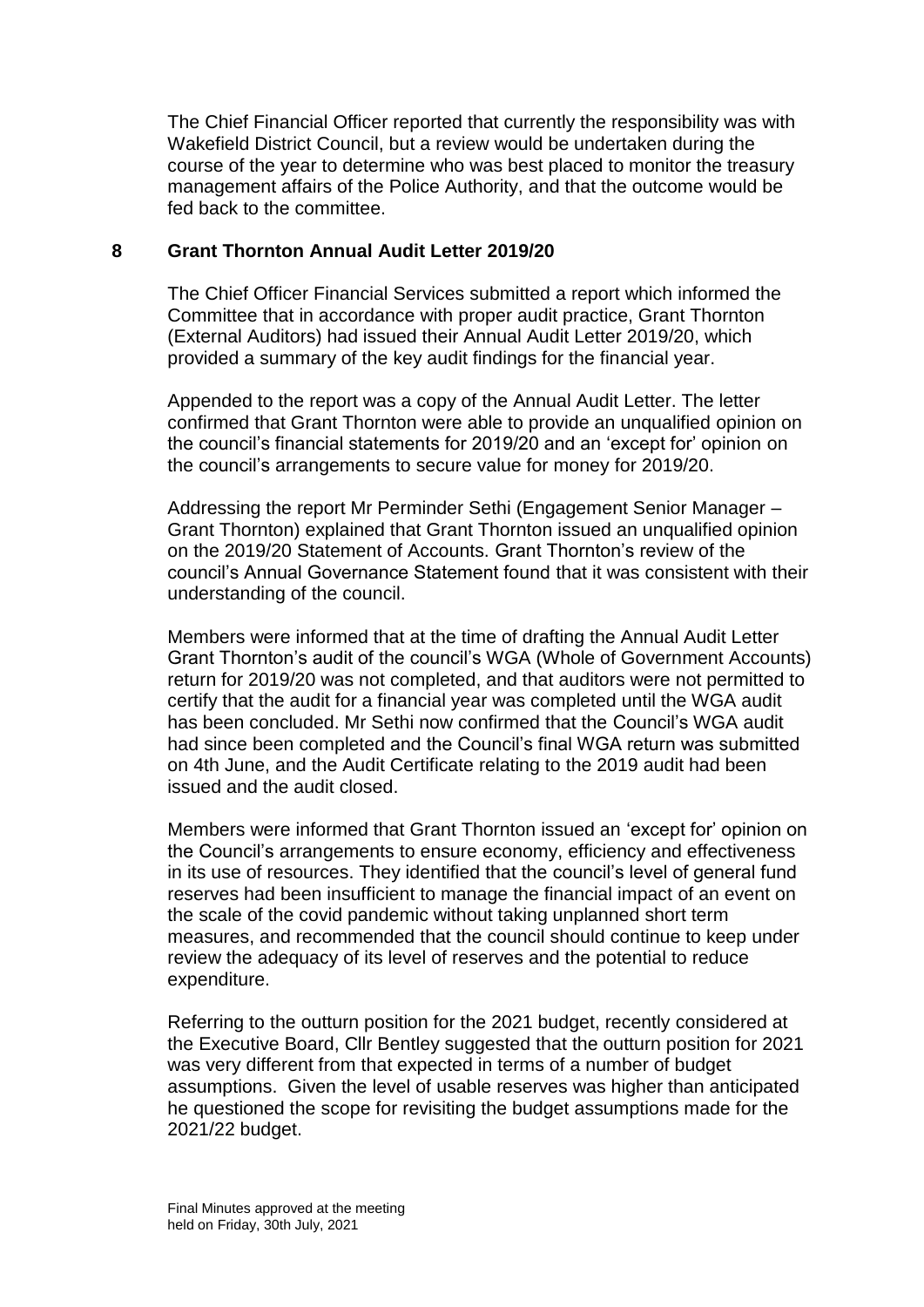The Chief Officer Financial Services said the authority was not in a substantially different position from that forecasted. Although the council was in a better position than anticipated, this meant that the council did not have to borrow against reserves, and the reserve could therefore be maintained giving time to manage the ongoing pressure against the base budget.

Referring to the 'except for' position in relation to the allocation of reserves, Cllr Truswell noted that funds allocated to the reserves are diverted from front line services, and asked what level of reserves would be considered appropriate by the council's external auditors.

In responding Mr Sethi said that all local authorities should have capacity for unforeseen events, there was a need to have financial resilience, the responsibility of which was the City Council's Section 151 Officer, who had the authority to decide on the level of resilience, through a combination of analysis of risk and looking at the medium term financial strategy.

The Chief Officer Financial Services confirmed that an analysis of budget risks and the requirement to achieve a sustainable budget is undertaken annually and reported to Council, and forms part of the Medium-Term Financial Strategy. It was confirmed that it is recognised that the council needs to build up its reserves, but that this must be done in balance with the need to deliver front line services.

Referring to the external audit value for money conclusion, Cllr Foster enquired as to what level of reserve in percentage terms would be considered adequate?

In responding Mr Sethi indicated that the Council should revisit the 5% level to determine whether this was adequate. The distribution information relating to core city reserve levels contained in the ISA 260 report, received by the Committee at its February meeting would give further context.

Members sought clarification around the audit fee and in particular how fees for additional work were agreed

Members were informed that the Public Sector Audit Appointments (PSAA) who appoint the Council's external auditors fix the audit fee in advance by reference to a scale, but that fee variations are permissible within the scheme where additional work was required. The external auditors propose the additional fee and provide evidence of the work, and the PSAA determine the request, taking into consideration comments from the audited body (the Council) as to whether the additional work is necessary and appropriate. Payment of the external audit fee is the delegated responsibility of the Chief Officer Financial Services as the Council's Section 151 Officer.

# **RESOLVED –**

(i) To receive the Annual Audit Letter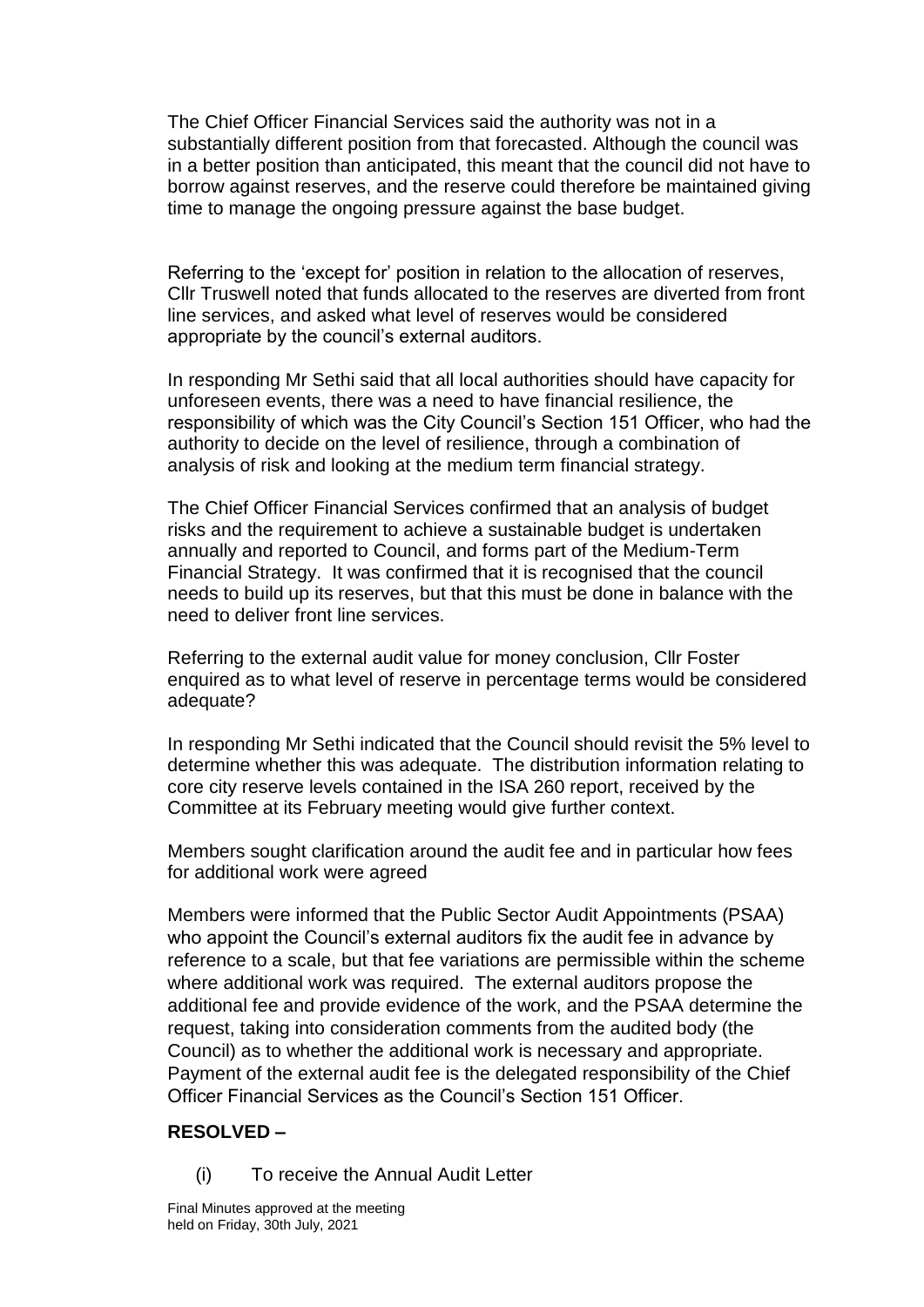(ii) To note the conclusions arising from the 2019/20 external audit process.

### **9 Grant Thornton Audit Progress Report**

The Chief Officer Financial Services submitted a report which informed the Committee that Grant Thornton (LCC External Auditors) had provided an Audit Progress Report on their 2020/21 audit which included their proposed timetable for the 2020/21 audit and their proposed audit fee.

Addressing the report Mr Sethi (Grant Thornton) explained that Grant Thornton had provided an Audit Progress Report on their 2020/21 audit which outlined their proposed timetable for the 2020/21 audit and their proposed audit fee.

Mr Sethi confirmed that planning work for the 2020/21 audit was commenced and that the audit plan would be presented to the Committee in July. The ISA 260 report would then be presented when finalised. Members were asked to note that the requirements for the audit of Value for Money arrangements of local authorities had changed significantly this year. This would result in a lengthier audit process which would be reported separately from the audit of the financial statements.

Addressing the audit fee for 2021 Mr Sethi drew the committee's attention to the increased levels of work required by sector regulators and the increased resources required. Mr Sethi also highlighted the recruitment issues faced across the industry, and the impact of Covid-19 which have led to delays in delivering robust audit opinions. The external auditors are therefore working to a realistic target of November 2021 for completion of the audit of the financial statements.

# **RESOLVED –**

- (i) To receive the Audit Progress Report
- (ii) To note the proposed timetable for delivery of the 2020/21 audit
- (iii) To note the proposed audit fees.

### **10 Internal Audit Update Report February to April 2021**

The Chief Officer Financial Services submitted a report which provided a summary of the Internal Audit activity for the period February to April 2021 and to highlight incidence of any significant control failings or weaknesses.

Presenting the report, the Senior Audit Manager confirmed that all audits carried out during the reporting period ( $1<sup>st</sup>$  February to  $30<sup>th</sup>$  April 2021) had received an opinion of acceptable or above, and that the key financial system audit on housing rents had provided substantial assurance and is well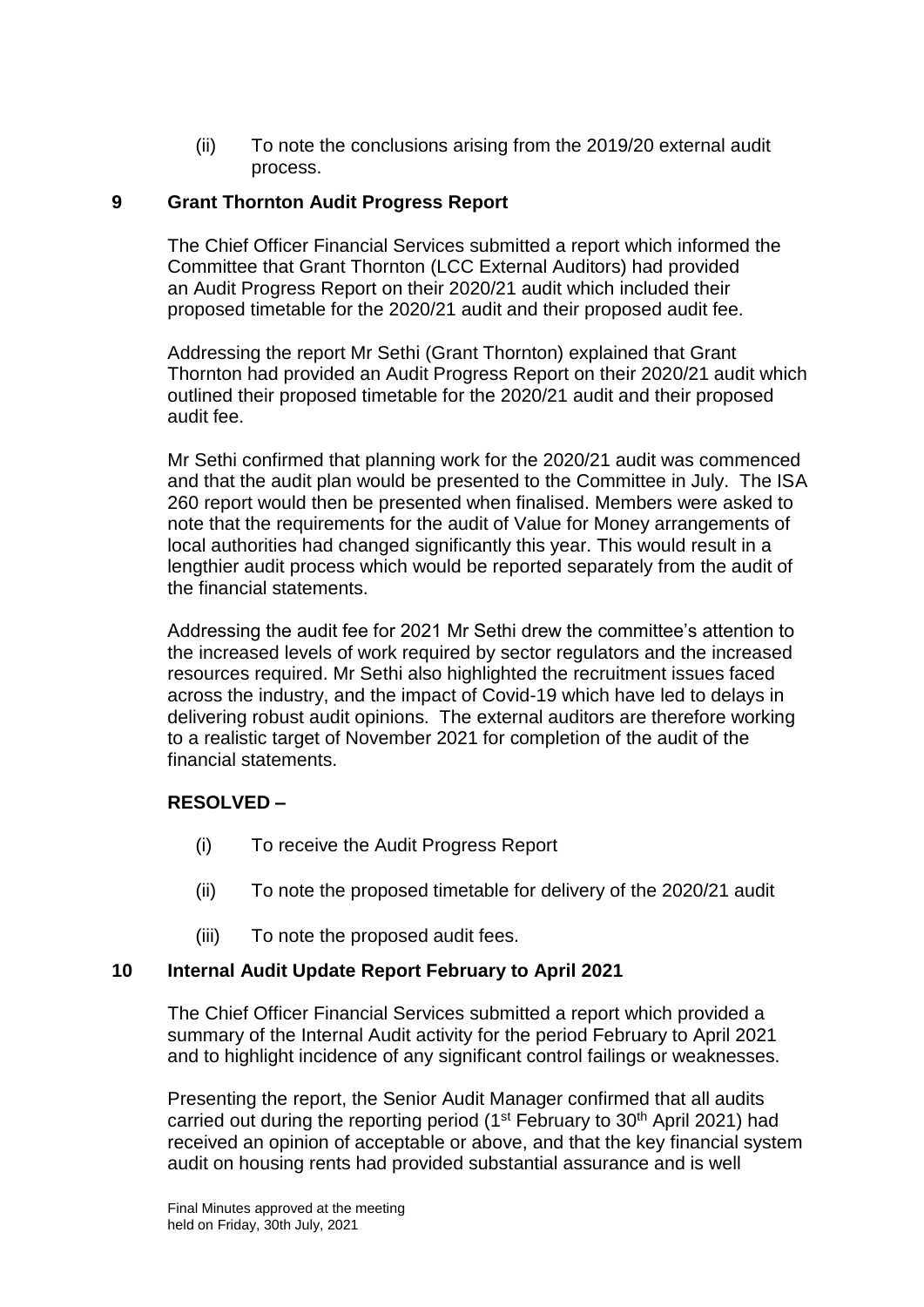established with robust controls in place. The Senior Audit Manager confirmed that a follow up audit will take place in the 2021/22 audit plan to check progress in relation to the school which had received a further limited opinion.

The Committee's attention was drawn to the customer service questionnaires, results from which remain strong.

Finally, The Senior Audit Manager addressed progress against the 2020/21 plan and confirmed that the plan is nearing completion. Future update reports will provide information in relation to strengthened arrangements for monitoring of progress against the plan.

Members queried if sufficient resources were in place to address any priority risks to the authority.

The Head of Audit explained that the service was undergoing a Service Review as part of the financial challenge which would provide an assurance as to the efficiency of the service. It was noted that benchmarking data in relation to resources was historically proportionate to other core cities.

Commenting on the Status of Planned Audits, Cllr Bentley requested that a planned "date of Completion" be added in the status column. Cllr Bentley also enquired whether any significant issues identified in relation to reviews "in progress" would be highlighted to the committee pending completion of those reviews.

Members were informed that in future performance and progress would be broken down into a Quarterly Plan to provide an ongoing picture and that issues of significant severity or impact would be drawn to the attention of the Committee.

Referring to ICT reviews, Cllr Bentley asked whether reviews ensured that client requirements were met in a project under review.

The Senior Audit Manager confirmed that efforts were made to ensure that the right people were in the room at the start of a project to provide a holistic view when scoping the project.

The Independent Member enquired what impact ongoing audits from the 2020/21 plan would have on the plan for the coming year.

The Head of Audit confirmed that account had been taken of ongoing reviews and that the 2021/22 plan adjusted accordingly.

#### **RESOLVED –**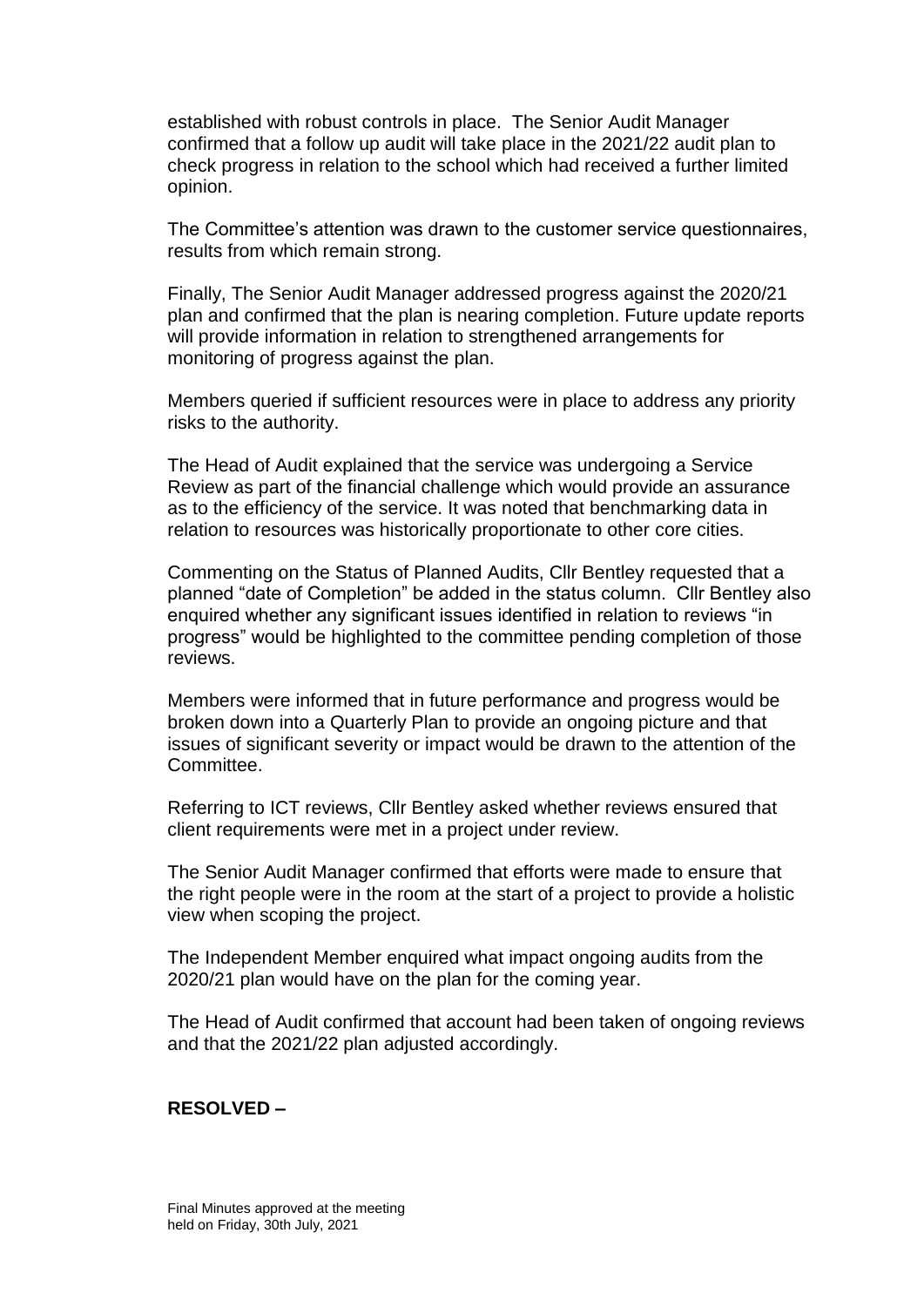- (i) To receive the Internal Audit Update Report covering the period from February to April 2021 and note the work undertaken by Internal Audit during the period covered by the report
- (ii) To note that there had been no limitations in scope and nothing had arisen to compromise the independence of Internal Audit during the reporting period.

# **11 Counter Fraud Update Report**

The Chief Officer Financial Services submitted a report which sets out details of the counter fraud activities undertaken by the Internal Audit service between the period December 2020 and March 2021.

In presenting the report the Principal Audit Manager confirmed that the report is a bi-annual update report providing assurance as to the control environment in respect of counter fraud and corruption activity, and that this report relates to the period December to March 2021.

Members were informed that the assurance set out within the submitted report sought to inform the annual audit opinion given by the Head of Internal Audit, and provide evidence of the ongoing review of the Council's arrangements for internal control supporting the Council's Annual Governance Statement. The report details both proactive and reactive work undertaken.

Members were invited to comment on and provide suggestions on the content of the report.

**RESOLVED** – To note the assurances provided in the submitted report.

# **12 Work Programme 2021/22**

The Chief Officer Financial Services submitted a report which set out the proposed Work Programme for the remainder of 2021/22, together with a proposed Development Plan for the Committee.

### **RESOLVED** –

- (i) To approve the proposed work programme and meeting dates set out at Appendix 1
- (ii) To approve the development plan attached at Appendix 2 to the report.

### **13 PSN Certification - Update Report**

The Data Protection Officer submitted a report providing an update on Leeds City Council's readiness for Public Services Network (PSN) compliance submission.